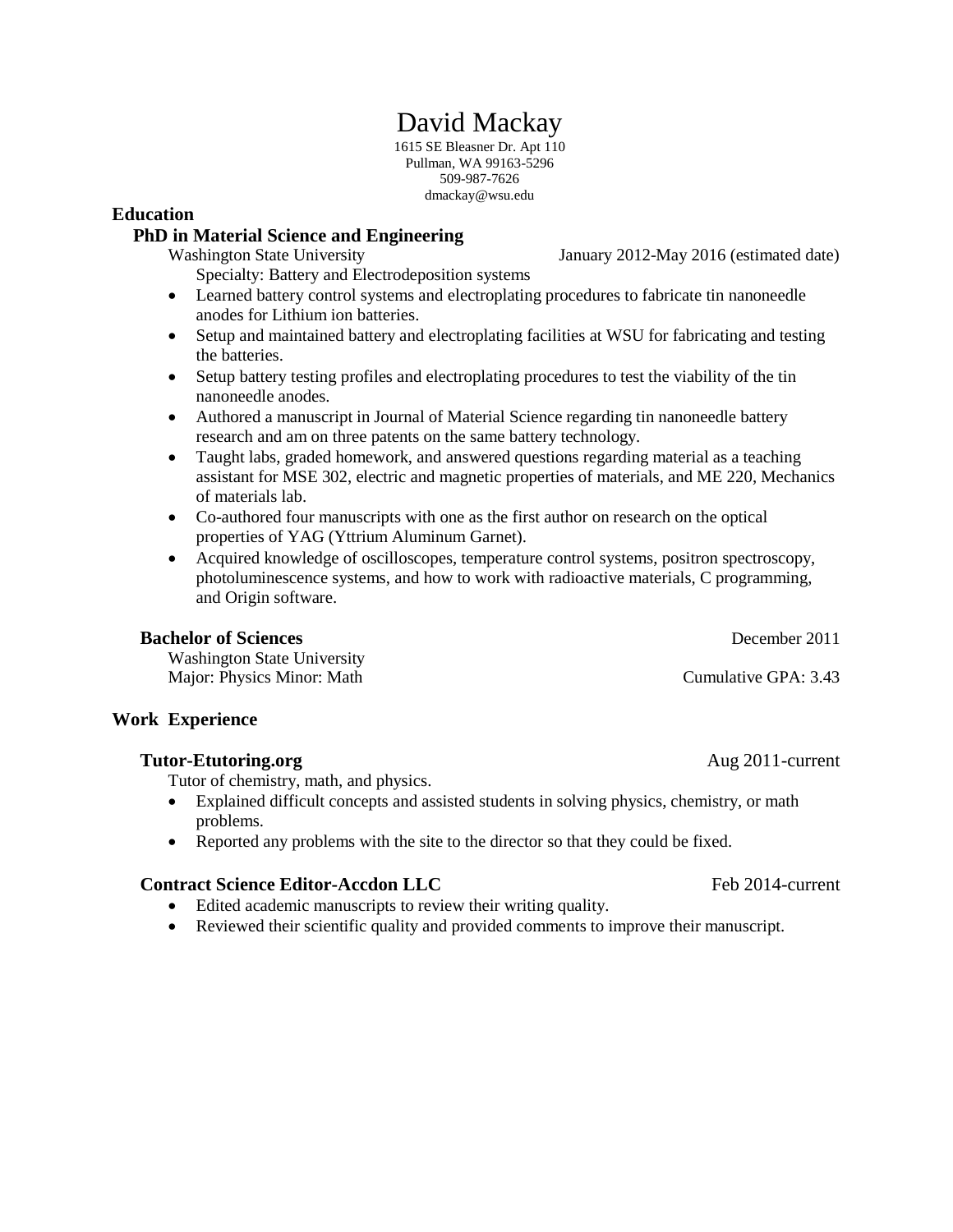### **Volunteer Manuscript Reviewer** Jan 2012-current

Journal of Materials Science Electrochemical Society Journals Wiley-VCH Journals

 Reviewed the scientific and written quality of various submissions to the journals and gave a recommendation of whether the journal should accept or reject the manuscript.

### **Voluntary service**

June 2006

Awarded the Eagle Scout Award Taught difficult religious concepts to individuals of various backgrounds and intellects. Church of Jesus Christ of Latter day Saints Pennsylvania and New Jersey

July 2008 to August 2010

## **Journal Manuscripts**

"Template-free electrochemical synthesis of tin nanostructures," David T. Mackay, Matthew T. Janish, Uttara Sahaym, Paul G. Kotula, Katherine L. Jungjohann, C. Barry Carter, M. Grant Norton J. Mat. Sci. 49, 1476-1483(2014).

"Lithiation of Tin Nanoneedles Investigated by in-situ TEM," Matthew T. Janish, David T. Mackay, Yang Liu, Katherine L. Jungjohann, C. Barry Carter, and M. Grant Norton Microsc. Microanal. 20 (Suppl 3), 1978-1979 (2014).

"Study of exciton dynamics in garnets by low temperature thermo-luminescence," D. T. Mackay, C. R. Varney, J. Buscher and F. A. Selim J. Appl. Phys. 112 , 023522 (2012).

"Strong visible and near infrared luminescence in undoped YAG single crystals," C. R. Varney, S. M. Reda, D. T. Mackay, M. C. Rowe and F. A. Selim AIP Advances 1 , 042170 (2011).

"Energy levels of exciton traps in yttrium aluminum garnet single crystals," C. R. Varney, D. T. Mackay, A. Pratt, S. M. Reda and F. A. Selim J. Appl. Phys. 111 , 063505 (2012).

"On the optical properties of undoped and rare-earth-doped yttrium aluminum garnet single crystals," C. R. Varney, D. T. Mackay, S. M. Reda and F. A. Selim,, J. Physics D: Applied Physics 45, 015103, (2012).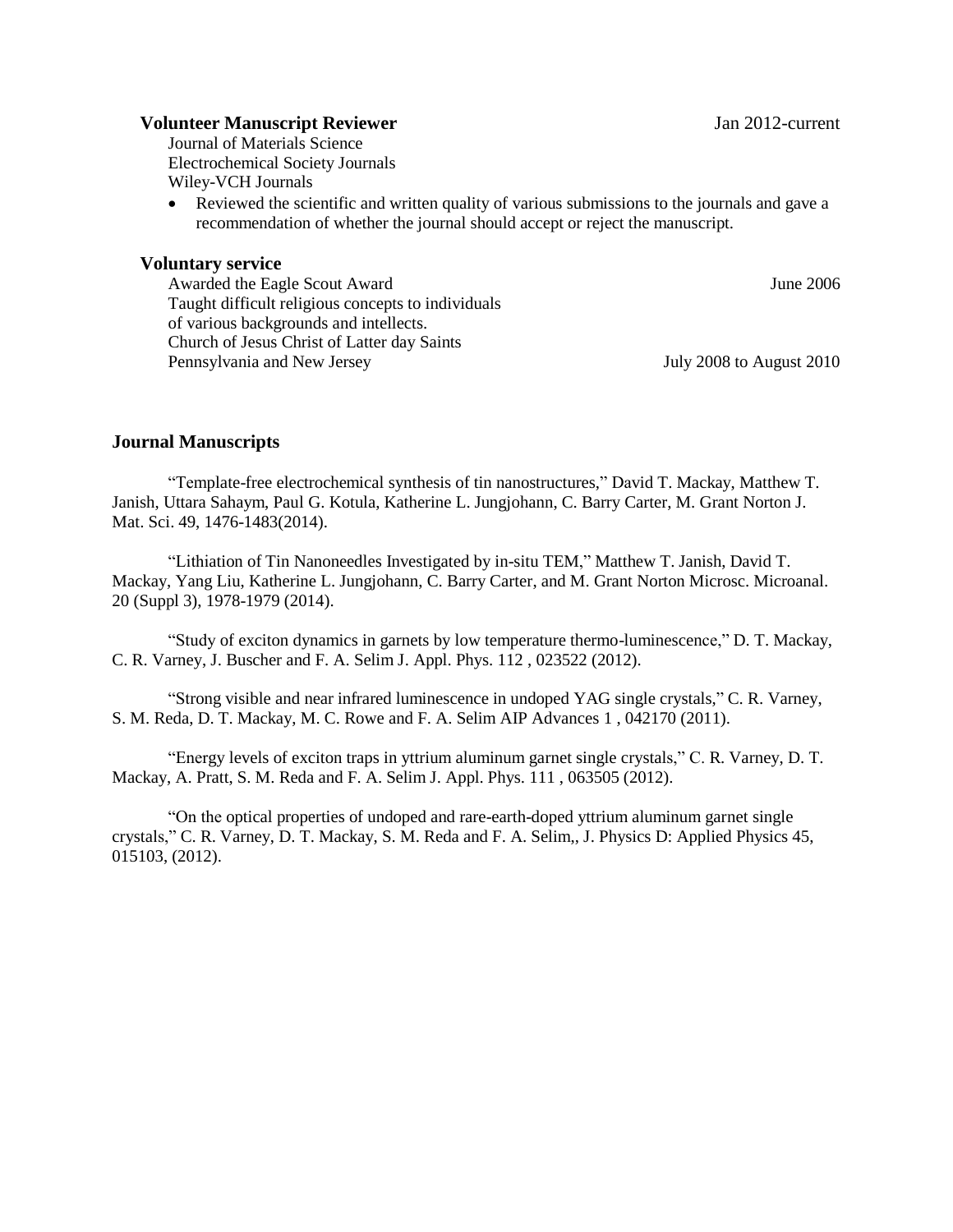## **Patents**

US-882732-01-US-REG- Tin Nanostructured Anodes for Lithium Batteries

US-882731-01-US-REG- Tin Nanostructured Anodes for Flexible Lithium Batteries

US-882730-01-US-REG- Nano-structured Alloy Anodes for Lithium Batteries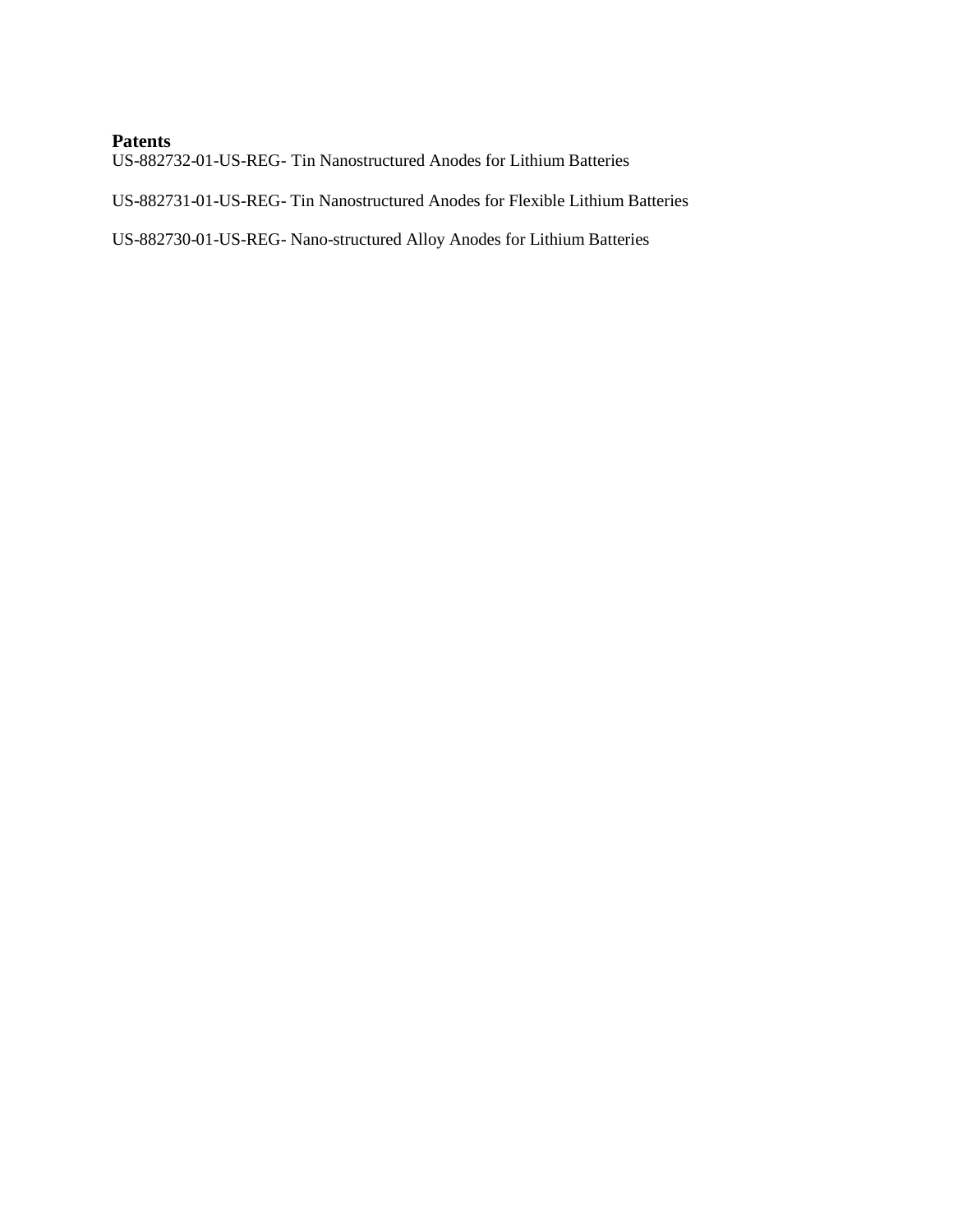

#### **Graduate**

| Name:                 | <b>Mackay, David Thomas</b> |
|-----------------------|-----------------------------|
| Student ID: 010932908 |                             |

| Institution Info:<br>Institution ID:                                                             | Washington State University                                                                                     |                                                |                                             |                                    |                                            | Course                                                 |     | Description                                                                                                              | Attempted                 | Earned                    | Grade                     | Points                    |
|--------------------------------------------------------------------------------------------------|-----------------------------------------------------------------------------------------------------------------|------------------------------------------------|---------------------------------------------|------------------------------------|--------------------------------------------|--------------------------------------------------------|-----|--------------------------------------------------------------------------------------------------------------------------|---------------------------|---------------------------|---------------------------|---------------------------|
| Print Date:                                                                                      | 003800<br>02/04/2015                                                                                            |                                                |                                             |                                    |                                            | <b>CHEM</b>                                            | 529 | <b>Topics in Analytical</b><br>Chem                                                                                      | 2.000                     | 2.000                     | B                         | 6.000                     |
|                                                                                                  | Degrees Awarded                                                                                                 |                                                |                                             |                                    |                                            | Course Topic:<br>E MIC                                 | 586 | Adv Sol Chem<br>Projects Electron<br>Microscopy                                                                          | 2.000                     | 2.000                     | A                         | 8.000                     |
| Degree:<br>Confer Date:                                                                          | <b>BS</b> in Physics<br>12/17/2011                                                                              |                                                |                                             |                                    |                                            | E MIC                                                  | 587 | Topics in Electron<br>Microscopy                                                                                         | 1.000                     | 1.000                     | S                         | 0.000                     |
| Plan:<br>Sub-Plan:                                                                               | Major in Physics<br><b>Standard Option</b>                                                                      |                                                |                                             |                                    |                                            | <b>MATSE</b>                                           | 593 | Seminar in Materials<br>Science                                                                                          | 1.000                     | 1.000                     | A                         | 4.000                     |
| Plan:                                                                                            | Minor in Mathematics                                                                                            |                                                |                                             |                                    |                                            | <b>MATSE</b>                                           | 800 | Doctoral Research,<br>Diss. Exam                                                                                         | 9.000                     | 9.000                     | S                         | 0.000                     |
|                                                                                                  | Beginning of Graduate Record                                                                                    |                                                |                                             |                                    |                                            | <b>MSE</b>                                             | 505 | <b>Advanced Materials</b><br>Science                                                                                     | 3.000                     | 3.000                     | $B+$                      | 9.900                     |
|                                                                                                  | 2012 Spring Semester                                                                                            |                                                |                                             |                                    |                                            |                                                        |     |                                                                                                                          | Attempted                 | Earned                    | <b>GPA Units</b>          | Points                    |
| Program:<br>Plan:                                                                                | Materials Science and Eng, M.S.<br>Master of Science in Materials Science and Engineering                       |                                                |                                             |                                    |                                            | Term GPA<br><b>Transfer Term GPA</b><br>Combined GPA   |     | 3.490 Term Totals<br><b>Transfer Totals</b><br>3.490 Comb Totals                                                         | 18.000<br>0.000<br>18.000 | 18.000<br>0.000<br>18.000 | 8.000<br>0.000<br>8.000   | 27.900<br>0.000<br>27,900 |
| Program:<br>Plan:                                                                                | Materials Sci and Eng, Ph.D.<br>Doctor of Philosophy (Materials Science and Engineering)                        |                                                |                                             |                                    |                                            |                                                        |     |                                                                                                                          | Attempted                 | Earned                    | <b>GPA Units</b>          | Points                    |
| Course<br><b>MATSE</b><br>571<br><b>MATSE</b><br>593<br><b>MATSE</b><br>800<br><b>MSE</b><br>517 | Description<br><b>SURFACES</b><br><b>SEMINAR</b><br><b>DOCT DISS EX</b><br><b>THIN FILMS</b>                    | Attempted<br>3.000<br>1.000<br>11.000<br>3.000 | Earned<br>3.000<br>1.000<br>11.000<br>3.000 | Grade<br>$B+$<br>A<br>S<br>$B+$    | Points<br>9.900<br>4.000<br>0.000<br>9.900 | Cum GPA<br><b>Transfer Cum GPA</b><br>Combined Cum GPA |     | 3.450 Cum Totals<br><b>Transfer Totals</b><br>3.450 Comb Totals<br>Academic Standing Effective 12/18/2012: Good Standing | 36.000<br>0.000<br>36.000 | 36,000<br>0.000<br>36.000 | 15.000<br>0.000<br>15,000 | 51.700<br>0.000<br>51.700 |
| Term GPA<br><b>Transfer Term GPA</b>                                                             | 3.400 Term Totals<br><b>Transfer Totals</b>                                                                     | <b>Attempted</b><br>18.000<br>0.000            | Earned<br>18.000<br>0.000                   | <b>GPA Units</b><br>7.000<br>0.000 | Points<br>23.800<br>0.000                  | Program:<br>Plan:                                      |     | 2013 Spring Semester<br>Materials Science and Eng, M.S.<br>Master of Science in Materials Science and Engineering        |                           |                           |                           |                           |
| Combined GPA                                                                                     | 3.400 Comb Totals                                                                                               | 18.000                                         | 18.000                                      | 7.000                              | 23.800                                     | Course                                                 |     | Description                                                                                                              | Attempted                 | Earned                    | Grade                     | Points                    |
|                                                                                                  |                                                                                                                 | Attempted                                      | Earned                                      | <b>GPA Units</b>                   | Points                                     | <b>MATSE</b>                                           | 593 | Seminar in Materials<br>Science                                                                                          | 1.000                     | 1.000                     | Α                         | 4.000                     |
| Cum GPA<br>Transfer Cum GPA                                                                      | 3.400 Cum Totals<br><b>Transfer Totals</b>                                                                      | 18.000<br>0.000                                | 18.000<br>0.000                             | 7.000<br>0.000                     | 23.800<br>0.000                            | <b>MATSE</b>                                           | 800 | Doctoral Research.<br>Diss. Exam                                                                                         | 11.000                    | 11.000                    | S                         | 0.000                     |
| Combined Cum GPA                                                                                 | 3.400 Comb Totals                                                                                               | 18.000                                         | 18.000                                      | 7.000                              | 23.800                                     | <b>ME</b><br><b>Grading Basis:</b>                     | 530 | Elasticity<br>Audit Only -- No Credit Given                                                                              | 0.000                     | 0.000                     | AU                        | 0.000                     |
| Program:<br>Plan:                                                                                | 2012 Fall Semester<br>Materials Science and Eng, M.S.<br>Master of Science in Materials Science and Engineering |                                                |                                             |                                    |                                            | <b>MSE</b>                                             | 514 | Thermodynamics of<br>Solids                                                                                              | 3.000                     | 3.000                     | A                         | 12.000                    |
| Program:                                                                                         | Materials Sci and Eng, Ph.D.                                                                                    |                                                |                                             |                                    |                                            |                                                        |     |                                                                                                                          | Attempted                 | Earned                    | <b>GPA Units</b>          | Points                    |
| Plan:                                                                                            | Doctor of Philosophy (Materials Science and Engineering)                                                        |                                                |                                             |                                    |                                            | Term GPA<br><b>Transfer Term GPA</b><br>Combined GPA   |     | 4.000 Term Totals<br><b>Transfer Totals</b><br>4.000 Comb Totals                                                         | 15,000<br>0.000<br>15.000 | 15.000<br>0.000<br>15.000 | 4.000<br>0.000<br>4.000   | 16.000<br>0.000<br>16.000 |

Cum GPA Transfer Cum GPA Combined Cum GPA 3.560 Cum Totals Transfer Totals 3.560 Comb Totals

Academic Standing Effective 05/07/2013: Good Standing

**Attempted** 

Earned GPA Units Points

51.000 51.000 19.000 67.700 0.000 0.000 0.000 0.000 51.000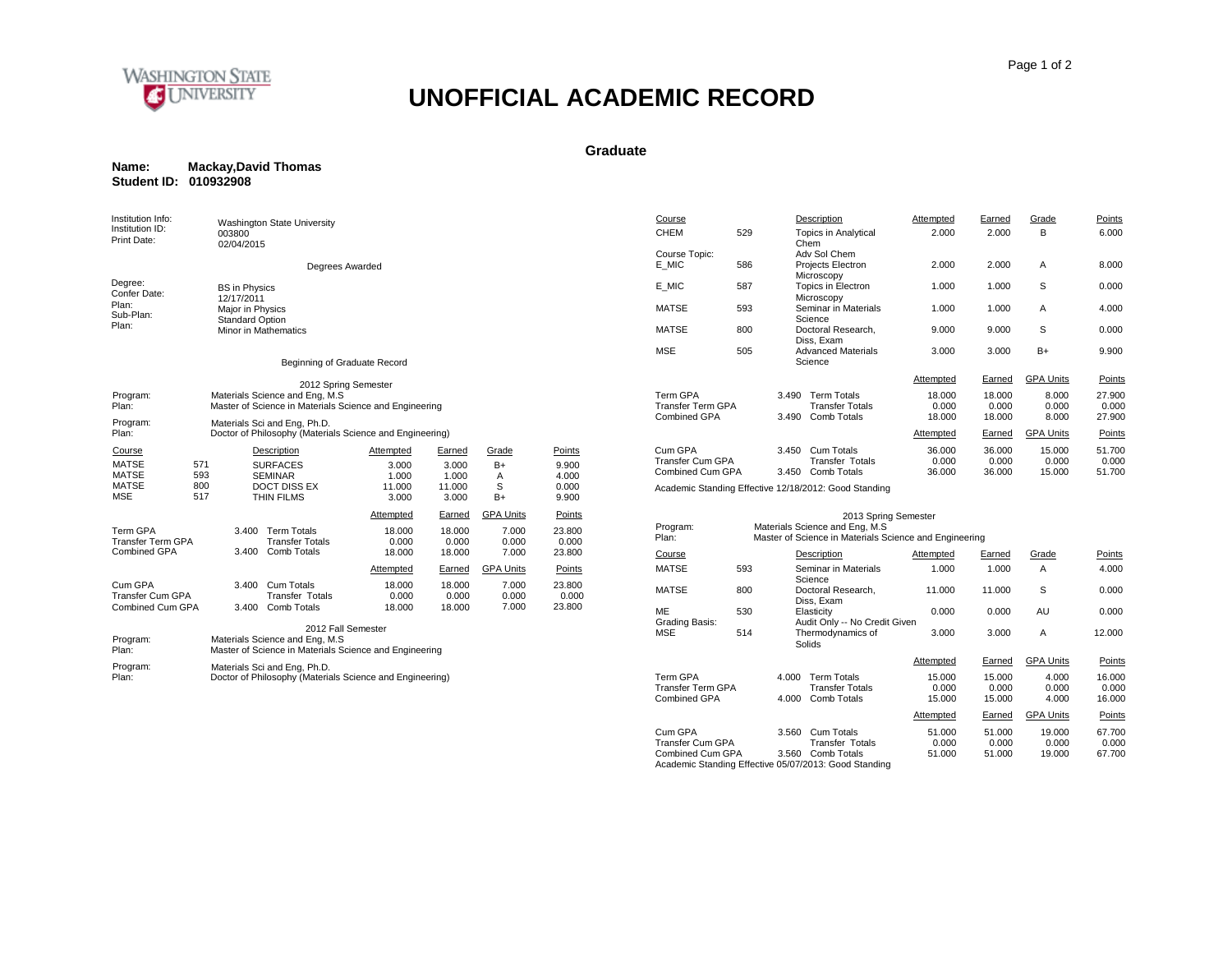

#### **Graduate**

#### **Name: Mackay,David Thomas Student ID: 010932908**

| 2013 Fall Semester<br>Materials Sci and Eng, Ph.D.<br>Program: |                                      |                                                             |                                                                                                                                |                           |                                                          |                           |  |  |  |  |
|----------------------------------------------------------------|--------------------------------------|-------------------------------------------------------------|--------------------------------------------------------------------------------------------------------------------------------|---------------------------|----------------------------------------------------------|---------------------------|--|--|--|--|
| Plan:                                                          |                                      |                                                             |                                                                                                                                |                           |                                                          |                           |  |  |  |  |
|                                                                |                                      |                                                             | Attempted                                                                                                                      | Earned                    | Grade                                                    | Points                    |  |  |  |  |
| 593                                                            |                                      |                                                             | 1.000                                                                                                                          | 1.000                     | A                                                        | 4.000                     |  |  |  |  |
| 800                                                            |                                      |                                                             | 11.000                                                                                                                         | 11.000                    | S                                                        | 0.000                     |  |  |  |  |
| 515                                                            |                                      |                                                             | 3.000                                                                                                                          | 3.000                     | B-                                                       | 8.100                     |  |  |  |  |
| 516<br>Phase<br>Transformations                                |                                      |                                                             | 3.000                                                                                                                          | 3.000                     | B                                                        | 9.000                     |  |  |  |  |
|                                                                |                                      |                                                             | Attempted                                                                                                                      | Earned                    | <b>GPA Units</b>                                         | Points                    |  |  |  |  |
| Term GPA<br>Transfer Term GPA<br>Combined GPA                  |                                      | <b>Term Totals</b><br><b>Transfer Totals</b><br>Comb Totals | 18.000<br>0.000<br>18.000                                                                                                      | 18.000<br>0.000<br>18.000 | 7.000<br>0.000<br>7.000                                  | 21.100<br>0.000<br>21.100 |  |  |  |  |
|                                                                |                                      |                                                             | Attempted                                                                                                                      | Earned                    | <b>GPA Units</b>                                         | Points                    |  |  |  |  |
|                                                                | 3.420<br>3.420                       | Cum Totals<br><b>Transfer Totals</b><br>Comb Totals         | 69.000<br>0.000<br>69.000                                                                                                      | 69.000<br>0.000<br>69.000 | 26,000<br>0.000<br>26.000                                | 88,800<br>0.000<br>88.800 |  |  |  |  |
|                                                                | Transfer Cum GPA<br>Combined Cum GPA | 3.010<br>3.010                                              | Description<br>Seminar in Materials<br>Science<br>Doctoral Research,<br>Diss, Exam<br><b>Electronic Properties</b><br>Material |                           | Doctor of Philosophy (Materials Science and Engineering) |                           |  |  |  |  |

Academic Standing Effective 12/17/2013: Good Standing

| 2014 Spring Semester                                                                                                                                                                                                                                                                           |                |                                                             |                           |                           |                         |                         |  |  |  |  |
|------------------------------------------------------------------------------------------------------------------------------------------------------------------------------------------------------------------------------------------------------------------------------------------------|----------------|-------------------------------------------------------------|---------------------------|---------------------------|-------------------------|-------------------------|--|--|--|--|
| Materials Sci and Eng, Ph.D.<br>Program:<br>Doctor of Philosophy (Materials Science and Engineering)<br>Plan:                                                                                                                                                                                  |                |                                                             |                           |                           |                         |                         |  |  |  |  |
| Course                                                                                                                                                                                                                                                                                         |                | Description                                                 | Attempted                 | Earned                    | Grade                   | Points                  |  |  |  |  |
| <b>MATSE</b>                                                                                                                                                                                                                                                                                   | 593            | Seminar in Materials                                        | 1.000                     | 1.000                     | A                       | 4.000                   |  |  |  |  |
| <b>MATSE</b>                                                                                                                                                                                                                                                                                   | 800            | Science<br>Doctoral Research.<br>Diss. Exam                 | 9.000                     | 9.000                     | S                       | 0.000                   |  |  |  |  |
|                                                                                                                                                                                                                                                                                                |                |                                                             | Attempted                 | Earned                    | <b>GPA Units</b>        | Points                  |  |  |  |  |
| Term GPA<br>Transfer Term GPA<br>Combined GPA                                                                                                                                                                                                                                                  | 4.000<br>4.000 | <b>Term Totals</b><br><b>Transfer Totals</b><br>Comb Totals | 10.000<br>0.000<br>10.000 | 10.000<br>0.000<br>10.000 | 1.000<br>0.000<br>1.000 | 4.000<br>0.000<br>4.000 |  |  |  |  |
|                                                                                                                                                                                                                                                                                                |                |                                                             | Attempted                 | Earned                    | <b>GPA Units</b>        | Points                  |  |  |  |  |
| Cum GPA<br>Cum Totals<br>92.800<br>79.000<br>79.000<br>27.000<br>3.440<br>0.000<br>0.000<br>Transfer Cum GPA<br>0.000<br>Transfer Totals<br>0.000<br>Combined Cum GPA<br>Comb Totals<br>27,000<br>92.800<br>3.440<br>79.000<br>79.000<br>Academic Standing Effective 05/13/2014: Good Standing |                |                                                             |                           |                           |                         |                         |  |  |  |  |

|          | 2014 Fall Semester                                       |
|----------|----------------------------------------------------------|
| Program: | Materials Sci and Eng, Ph.D.                             |
| Plan:    | Doctor of Philosophy (Materials Science and Engineering) |

| Course                                               | Description |                                                                       |                                                             | Attempted                 | Earned                    | Grade                     | Points                    |
|------------------------------------------------------|-------------|-----------------------------------------------------------------------|-------------------------------------------------------------|---------------------------|---------------------------|---------------------------|---------------------------|
| <b>MATSE</b>                                         | 593         |                                                                       | Seminar in Materials<br>Science                             | 1.000                     | 1.000                     | A                         | 4.000                     |
| <b>MATSE</b>                                         | 800         |                                                                       | Doctoral Research.<br>Diss, Exam                            | 10.000                    | 10.000                    | S                         | 0.000                     |
|                                                      |             |                                                                       |                                                             | Attempted                 | Earned                    | <b>GPA Units</b>          | Points                    |
| <b>Term GPA</b><br>Transfer Term GPA<br>Combined GPA |             | 4.000<br>4.000                                                        | <b>Term Totals</b><br><b>Transfer Totals</b><br>Comb Totals | 11.000<br>0.000<br>11.000 | 11.000<br>0.000<br>11.000 | 1.000<br>0.000<br>1.000   | 4.000<br>0.000<br>4.000   |
|                                                      |             |                                                                       |                                                             | Attempted                 | Earned                    | <b>GPA Units</b>          | Points                    |
| Cum GPA<br>Transfer Cum GPA<br>Combined Cum GPA      |             | Cum Totals<br>3.460<br><b>Transfer Totals</b><br>Comb Totals<br>3.460 |                                                             | 90.000<br>0.000<br>90.000 | 90.000<br>0.000<br>90.000 | 28.000<br>0.000<br>28,000 | 96.800<br>0.000<br>96.800 |
|                                                      |             |                                                                       |                                                             |                           |                           |                           |                           |

Academic Standing Effective 12/23/2014: Good Standing

|                        |     |                                                          | 2015 Spring Semester             |           |        |        |        |  |  |  |
|------------------------|-----|----------------------------------------------------------|----------------------------------|-----------|--------|--------|--------|--|--|--|
| Program:               |     | Materials Sci and Eng, Ph.D.                             |                                  |           |        |        |        |  |  |  |
| Plan:                  |     | Doctor of Philosophy (Materials Science and Engineering) |                                  |           |        |        |        |  |  |  |
| Course                 |     |                                                          | Description                      | Attempted | Earned | Grade  | Points |  |  |  |
| <b>MATSE</b>           | 800 |                                                          | Doctoral Research.<br>Diss, Exam | 18.000    | 0.000  |        | 0.000  |  |  |  |
| Graduate Career Totals |     |                                                          |                                  |           |        |        |        |  |  |  |
| Cum GPA:               |     | 3.460                                                    | Cum Totals                       | 90.000    | 90.000 | 28.000 | 96.800 |  |  |  |
| Transfer Cum GPA       |     |                                                          | <b>Transfer Totals</b>           | 0.000     | 0.000  | 0.000  | 0.000  |  |  |  |
| Combined Cum GPA       |     | 3.460                                                    | Comb Totals                      | 90.000    | 90.000 | 28,000 | 96.800 |  |  |  |
|                        |     |                                                          | Non-Course Milestones            |           |        |        |        |  |  |  |
| PRELIM FOR PH.D.       |     |                                                          |                                  |           |        |        |        |  |  |  |
| Status:                |     | Completed                                                |                                  |           |        |        |        |  |  |  |
| Program:               |     |                                                          | Materials Sci and Eng, Ph.D.     |           |        |        |        |  |  |  |
| Date Completed:        |     | 11/19/2013                                               |                                  |           |        |        |        |  |  |  |
| Milestone Level:       |     |                                                          | Prelim Exam Doctor of Phil       |           |        |        |        |  |  |  |
| Date Attempted:        |     |                                                          | 11/19/2013 Completed             |           |        |        |        |  |  |  |
|                        |     | Exam Taken                                               |                                  |           |        |        |        |  |  |  |

79.000 27.000 92.800 End of Graduate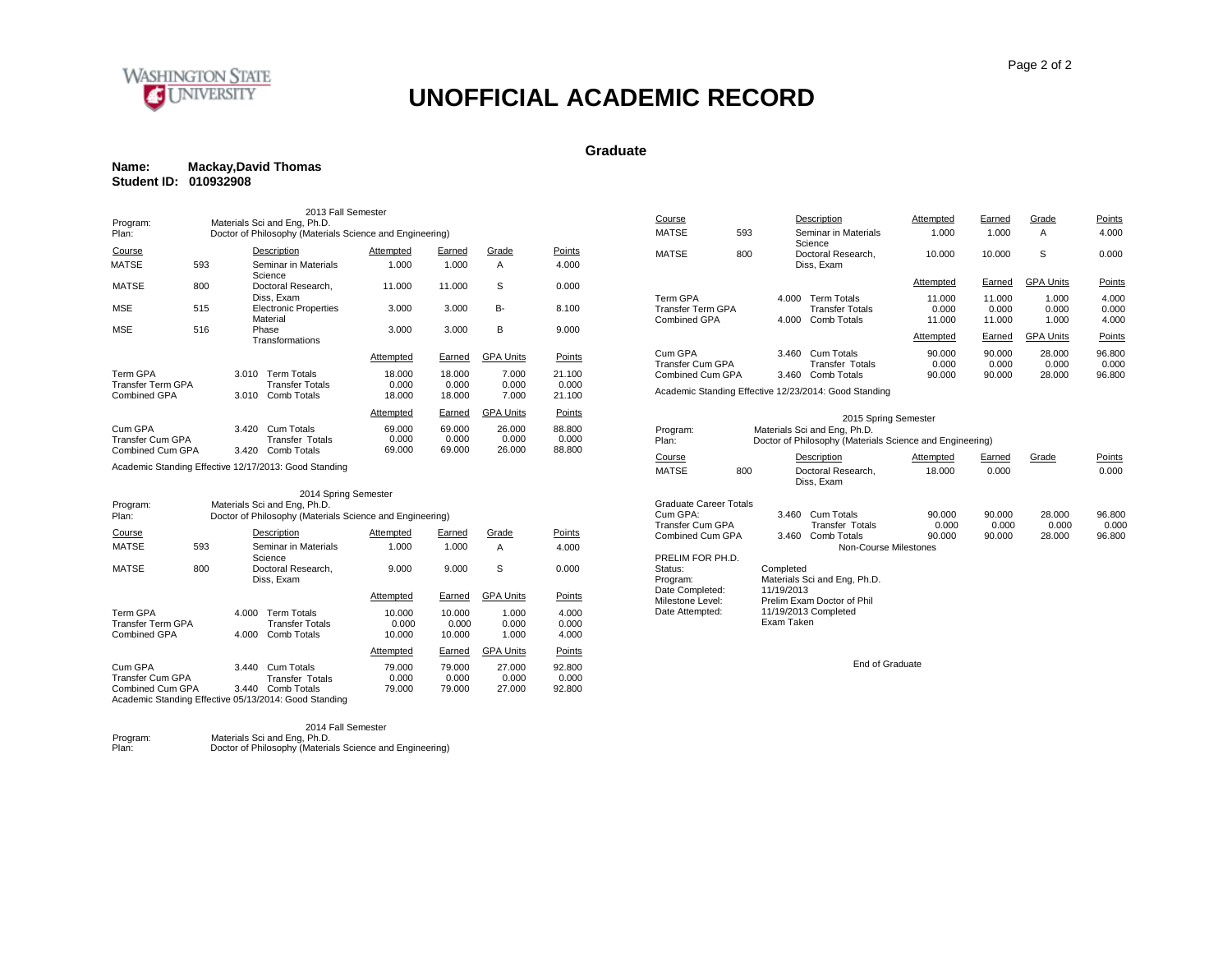

### **Undergraduate**

| Name:                 | <b>Mackay, David Thomas</b> |  |
|-----------------------|-----------------------------|--|
| Student ID: 010932908 |                             |  |

| Institution Info:                                                                | <b>Washington State University</b>                                               |                                      |                            |                           |                            |                                                                      |                          |                                                                               | Attempted                        | Earned                           | <b>GPA Units</b>             | Points                            |
|----------------------------------------------------------------------------------|----------------------------------------------------------------------------------|--------------------------------------|----------------------------|---------------------------|----------------------------|----------------------------------------------------------------------|--------------------------|-------------------------------------------------------------------------------|----------------------------------|----------------------------------|------------------------------|-----------------------------------|
| Institution ID:<br>Print Date:                                                   | 003800<br>02/04/2015                                                             |                                      |                            |                           |                            | Cum GPA<br><b>Transfer Cum GPA</b><br>Combined Cum GPA               |                          | Cum Totals<br>3.230<br><b>Transfer Totals</b><br>3.230 Comb Totals            | 31.000<br>63.290<br>94.290       | 31.000<br>63.000<br>94.000       | 31.000<br>0.000<br>31.000    | 100.000<br>0.000<br>100.000       |
|                                                                                  |                                                                                  | Degrees Awarded                      |                            |                           |                            |                                                                      |                          | 2010 Fall Semester                                                            |                                  |                                  |                              |                                   |
| Degree:<br>Confer Date:<br>Plan:<br>Sub-Plan:                                    | <b>BS</b> in Physics<br>12/17/2011<br>Major in Physics<br><b>Standard Option</b> |                                      |                            |                           |                            | Program:<br>Plan:<br>Subplan:                                        |                          | Physics, BS<br>Major in Physics<br><b>Standard Option</b>                     |                                  |                                  |                              |                                   |
| Plan:                                                                            | <b>Minor in Mathematics</b>                                                      |                                      |                            |                           |                            | Course                                                               |                          | Description                                                                   | Attempted                        | Earned                           | Grade                        | Points                            |
|                                                                                  |                                                                                  | Beginning of Undergraduate Record    |                            |                           |                            | <b>MATH</b><br><b>MATH</b><br><b>PHYSICS</b>                         | 375<br>440<br>304        | <b>VECTR ANLYS</b><br><b>APPL MATH I</b><br><b>MODERN PHYS</b>                | 3.000<br>3.000<br>3.000          | 3.000<br>3.000<br>3.000          | А-<br>$\overline{A}$<br>$B+$ | 11.100<br>12.000<br>9.900         |
| Program:<br>Plan:                                                                | Physics, BS                                                                      | 2007 Fall Semester                   |                            |                           |                            | <b>PHYSICS</b><br><b>PHYSICS</b><br><b>PHYSICS</b>                   | 443<br>499<br>514        | <b>OPTICS</b><br>SP PROBLEMS<br>OPTELECTRON1                                  | 3.000<br>2.000<br>1.000          | 3.000<br>2.000<br>1.000          | $C+$<br>S<br>B               | 6.900<br>0.000<br>3.000           |
| Subplan:                                                                         | Major in Physics<br><b>Standard Option</b>                                       |                                      |                            |                           |                            |                                                                      |                          |                                                                               | Attempted                        | Earned                           | <b>GPA Units</b>             | Points                            |
| <b>Course</b><br>CHEM<br>105<br><b>MATH</b>                                      | Description<br>PRINCIPLES I                                                      | Attempted<br>4.000                   | Earned<br>4.000            | Grade<br>В                | Points<br>12.000           | <b>Term GPA</b><br><b>Transfer Term GPA</b><br>Combined GPA          |                          | 3.300 Term Totals<br><b>Transfer Totals</b><br>3.300 Comb Totals              | 15.000<br>0.000<br>15.000        | 15.000<br>0.000<br>15.000        | 13.000<br>0.000<br>13.000    | 42.900<br>0.000<br>42.900         |
| 220<br><b>MATH</b><br>273                                                        | <b>INT LIN ALG</b><br><b>CALCULUS III</b>                                        | 2.000<br>2.000                       | 2.000<br>2.000             | A<br>A                    | 8.000<br>8.000             |                                                                      |                          |                                                                               | Attempted                        | Earned                           | <b>GPA Units</b>             | Points                            |
| <b>PHYSICS</b><br>320<br><b>PHYSICS</b><br>341                                   | <b>MECHANICS</b><br>ELEC & MAG                                                   | 3.000<br>3.000                       | 3.000<br>3.000             | $A -$<br>$B+$             | 11.100<br>9.900            | Cum GPA<br><b>Transfer Cum GPA</b>                                   |                          | 3.250 Cum Totals<br><b>Transfer Totals</b>                                    | 46.000<br>63.290                 | 46.000<br>63.000                 | 44.000<br>0.000              | 142.900<br>0.000                  |
|                                                                                  |                                                                                  | <b>Attempted</b>                     | Earned                     | <b>GPA Units</b>          | Points                     | Combined Cum GPA                                                     |                          | 3.250 Comb Totals                                                             | 109.290                          | 109.000                          | 44.000                       | 142.900                           |
| Term GPA<br><b>Transfer Term GPA</b><br>Combined GPA                             | 3.500 Term Totals<br><b>Transfer Totals</b><br>3.500 Comb Totals                 | 14.000<br>63.290<br>77.290           | 14.000<br>63.000<br>77.000 | 14.000<br>0.000<br>14.000 | 49.000<br>0.000<br>49.000  | Program:<br>Plan:                                                    |                          | 2011 Spring Semester<br>Physics, BS<br>Major in Physics                       |                                  |                                  |                              |                                   |
|                                                                                  |                                                                                  | Attempted                            | Earned                     | <b>GPA Units</b>          | Points                     | Subplan:                                                             |                          | <b>Standard Option</b>                                                        |                                  |                                  |                              |                                   |
| Cum GPA<br><b>Transfer Cum GPA</b><br>Combined Cum GPA                           | 3.500 Cum Totals<br><b>Transfer Totals</b><br>3.500 Comb Totals                  | 14.000<br>63.290<br>77.290           | 14.000<br>63.000<br>77,000 | 14.000<br>0.000<br>14.000 | 49.000<br>0.000<br>49.000  | Course<br><b>ASTRONOM</b><br><b>MATH</b>                             | 450<br>301               | Description<br><b>LIFE UNIVRSE</b><br><b>MATH REASON</b>                      | Attempted<br>3.000<br>3.000      | Earned<br>3.000<br>3.000         | Grade<br>$A -$<br>B+         | Points<br>11.100<br>9.900         |
| Program:<br>Plan:                                                                | Physics, BS<br>Major in Physics                                                  | 2008 Spring Semester                 |                            |                           |                            | <b>PHYSICS</b><br><b>PHYSICS</b><br><b>PHYSICS</b><br><b>PHYSICS</b> | 415<br>461<br>463<br>499 | <b>QUANTUM LAB</b><br><b>ATOMIC PHYS</b><br><b>SOLID STATE</b><br>SP PROBLEMS | 3.000<br>3.000<br>3.000<br>2.000 | 3.000<br>3.000<br>3.000<br>2.000 | A-<br>B<br>в-<br>S           | 11.100<br>9.000<br>8.100<br>0.000 |
| Subplan:                                                                         | <b>Standard Option</b>                                                           |                                      |                            |                           |                            |                                                                      |                          |                                                                               | Attempted                        | Earned                           | <b>GPA Units</b>             | Points                            |
| Course<br><b>CHEM</b><br>106<br>CPT <sub>S</sub><br>121<br><b>PHYSICS</b><br>303 | Description<br>PRINCIPLS II<br>PROG DSN DEV<br><b>MODERN PHYS</b>                | Attempted<br>4.000<br>4.000<br>3.000 | Earned<br>4.000<br>4.000   | Grade<br>B<br>$B+$<br>B   | Points<br>12.000<br>13.200 | Term GPA<br><b>Transfer Term GPA</b><br>Combined GPA                 |                          | 3.280 Term Totals<br><b>Transfer Totals</b><br>3.280 Comb Totals              | 17.000<br>0.000<br>17.000        | 17.000<br>0.000<br>17.000        | 15.000<br>0.000<br>15.000    | 49.200<br>0.000<br>49.200         |
| <b>PHYSICS</b><br>330                                                            | <b>THERMAL PHYS</b>                                                              | 3.000                                | 3.000<br>3.000             | $C+$                      | 9.000<br>6.900             |                                                                      |                          |                                                                               | Attempted                        | Earned                           | <b>GPA Units</b>             | Points                            |
| <b>PHYSICS</b><br>342                                                            | ELEC & MAG                                                                       | 3.000                                | 3.000                      | $B+$                      | 9.900                      | Cum GPA                                                              |                          | 3.260 Cum Totals                                                              | 63.000                           | 63.000                           | 59.000                       | 192.100                           |
|                                                                                  |                                                                                  | Attempted                            | Earned                     | <b>GPA Units</b>          | Points                     | <b>Transfer Cum GPA</b><br>Combined Cum GPA                          |                          | <b>Transfer Totals</b><br>3.260 Comb Totals                                   | 63.290<br>126.290                | 63.000<br>126.000                | 0.000<br>59.000              | 0.000<br>192.100                  |
| Term GPA<br><b>Transfer Term GPA</b><br>Combined GPA                             | 3.000 Term Totals<br><b>Transfer Totals</b><br>3.000 Comb Totals                 | 17.000<br>0.000<br>17.000            | 17.000<br>0.000<br>17.000  | 17.000<br>0.000<br>17.000 | 51.000<br>0.000<br>51.000  |                                                                      |                          |                                                                               |                                  |                                  |                              |                                   |